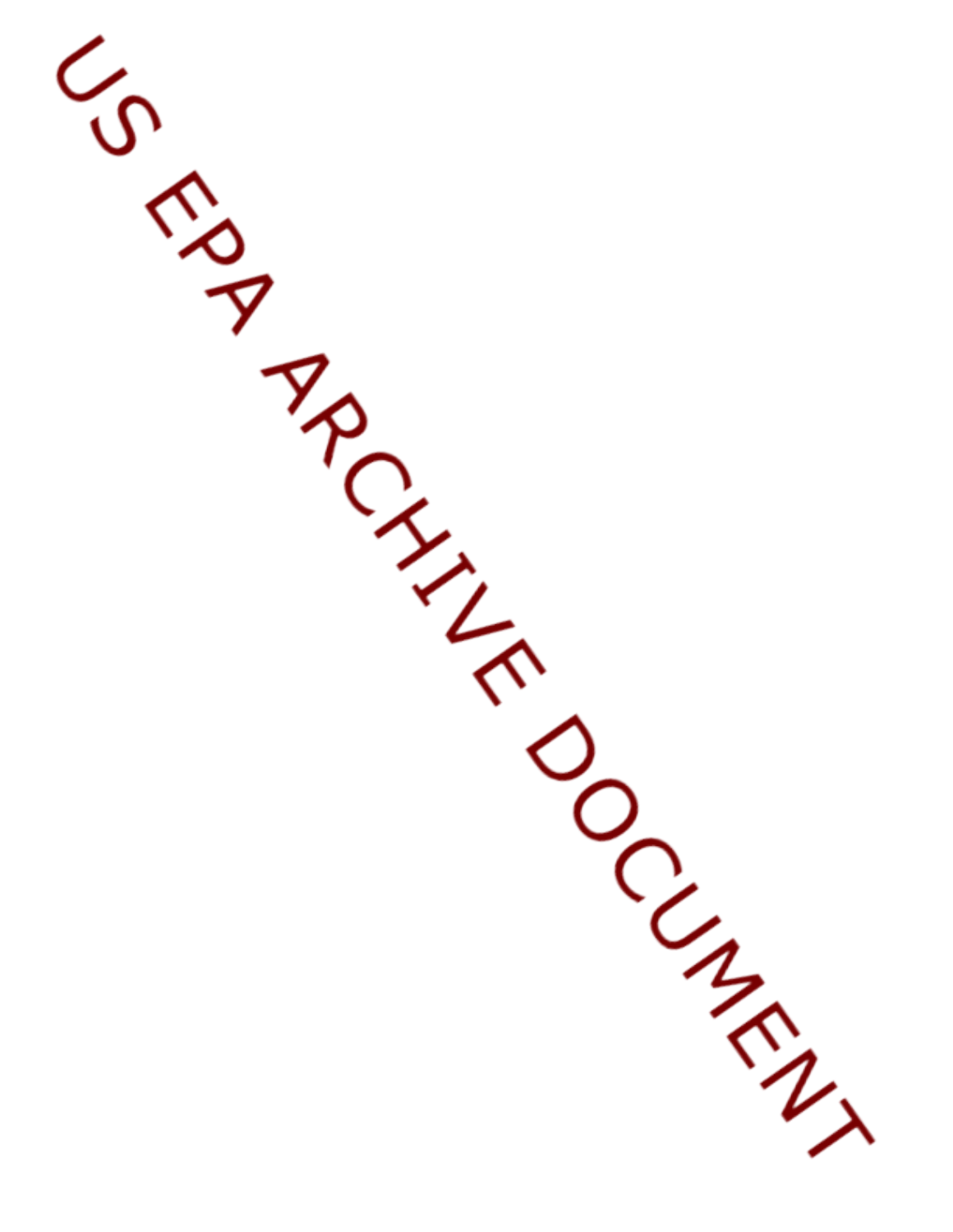## **OVERVIEW SECTION**

### **AGENCY:** ENVIRONMENTAL PROTECTION AGENCY (EPA)

**TITLE:** Study and Analysis of Strategies for the Technology Innovation in the Transportation Sector

**ACTION:** Request for Application (RFA) or Request for Initial Proposals (RFIP)

**RFA NO:** EPA-OAR-DOD-05-19

## **CATALOG OF FEDERAL DOMESTIC ASSISTANCE (CFDA) NO:** 66.034

**DATES:** The closing date and time for receipt of Applications is December 14, 2005, 5:00 p.m. EDT. All applications, however transmitted, must be received in the Program Office by the closing date and time to receive consideration.

**SUMMARY:** This notice announces the availability of funds and solicits applications from eligible institutions for study and analysis of innovative strategies for encouraging the development and adoption of new vehicle and fuel technologies for control of emissions including consideration of impact on criteria pollutants, toxic emissions and greenhouse gas emissions. Studies and analyses should consider barriers for technological innovation and opportunities for overcoming these barriers.

**FUNDING/AWARDS:** The total estimated funding for this competitive opportunity is not expected to exceed \$1 million. First year funding is estimated not to exceed \$500,000.

## **CONTENTS BY SECTION**

- I. Funding Opportunity Description
- II. Award Information
- III. Eligibility Information
- IV. Application and Submission Information
- V. Application Review Information
- VI. Award Administration Information
- VII. Agency Contacts
- VIII. Other Information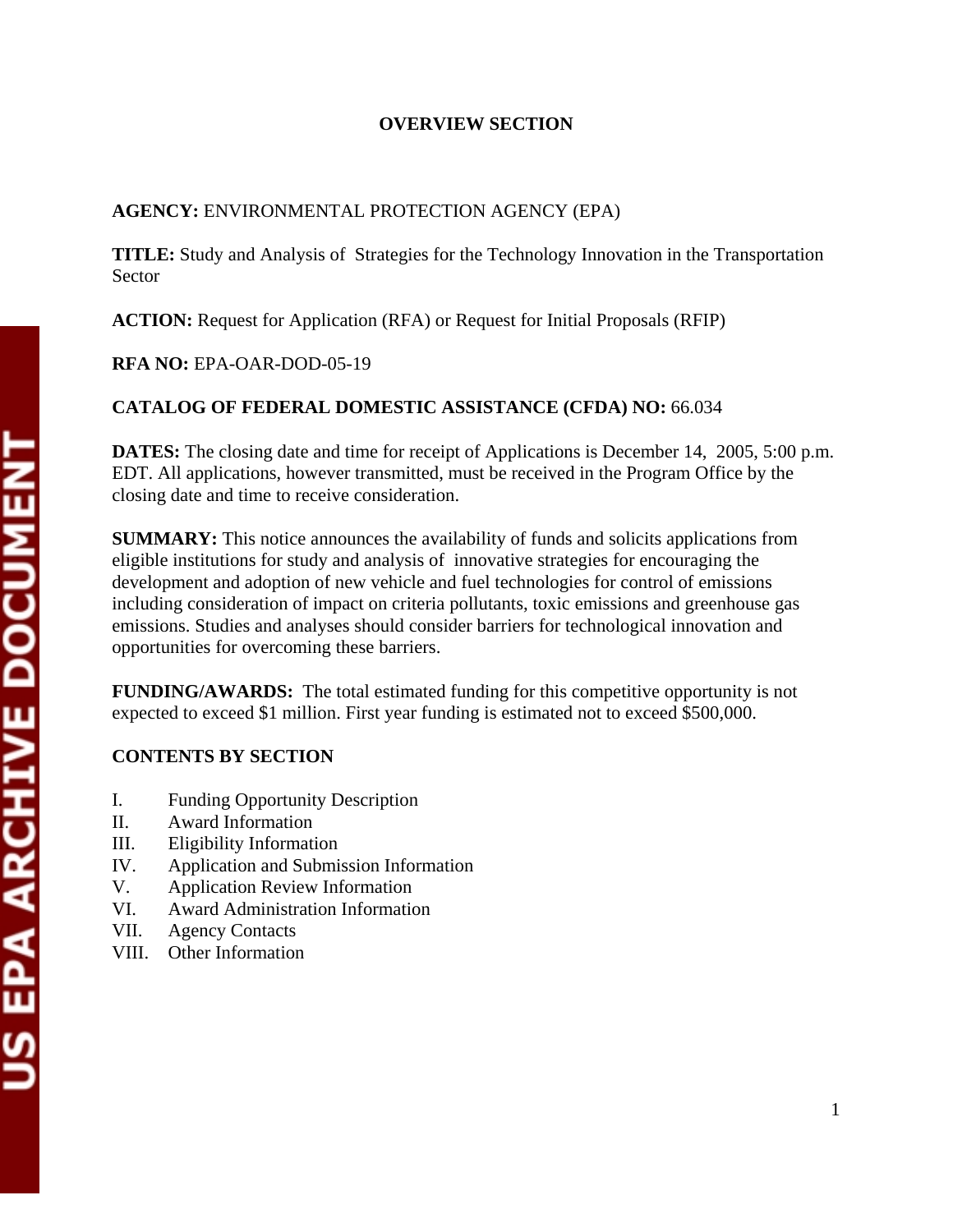### **Section I - Funding Opportunity Description.**

#### **A. Background**

EPA's Office of Transportation and Air Quality has been examining innovative technologies as emerging means of controlling emissions from the transportation sector. In evaluating such technologies for their potential impact on emissions, the required investment by industry, anticipated cost impact to consumers, impact on other vehicle attributes such a vehicle performance and other factors typically receive widespread interest. While vehicle technology has been a cornerstone of past emission control achievements, fuels are increasingly recognized as part of the vehicle operating system. Alternative fuels such as ethanol and bio-diesel are projected by many to represent a growing portion of the fuel pool and their use may have direct impacts on the lifecycle emission performance of the transportation system.

In anticipating future trends in emission control and their likely impacts, the reliability of the predictions would be improved through identifying the avenues for adoption of needs to innovative technology including the barriers to successful development and implementation of new vehicle technologies and alternative fuels and opportunities for overcoming these barriers.

### **B. Scope of Work**

EPA is seeking to fund a cooperative agreement with an eligible institution to develop innovative strategies which would result in the development and adoption of improved vehicle technologies and fuels within the United States. Such innovative strategies will consider the technical options currently available or anticipated to be available in the next 10 to 15 years, the industry and consumer cost impacts of these technologies compared to current vehicles and fuels, economic impacts, both micro and macro, to industry, consumers and society and potential policy implications. As such, EPA anticipates a multi-disciplinary approach would provide a most complete evaluation, drawing on the varied analytical disciplines including (but not limited to) economics, engineering, public policy, natural resources and modeling as well as legal considerations.

This cooperative agreement also seeks separate and parallel identification and evaluation of avenues for accelerating the transfer of low emission vehicle and fuel technology to developing nations. The recently announced agreement between the United States and several Asian nations highlighted the benefits of technology transfer to help address the growing emissions concerns in developing nations including China and India. With such technology transfer as a goal, identification of barriers to such technology transfer and means for overcoming those barriers.

A successful proposal will identify unique constituencies and approaches/channels for working with stakeholders, in particular demonstrating an understanding of the industries involved. The proposal will demonstrate an understanding of current regulatory and incentive programs currently or potentially applicable to the adoption of new vehicle technologies or alternative fuels. The proposal will identify barriers to the widespread adoption of reduction measures for emissions from transportation sources and their energy use including energy efficient and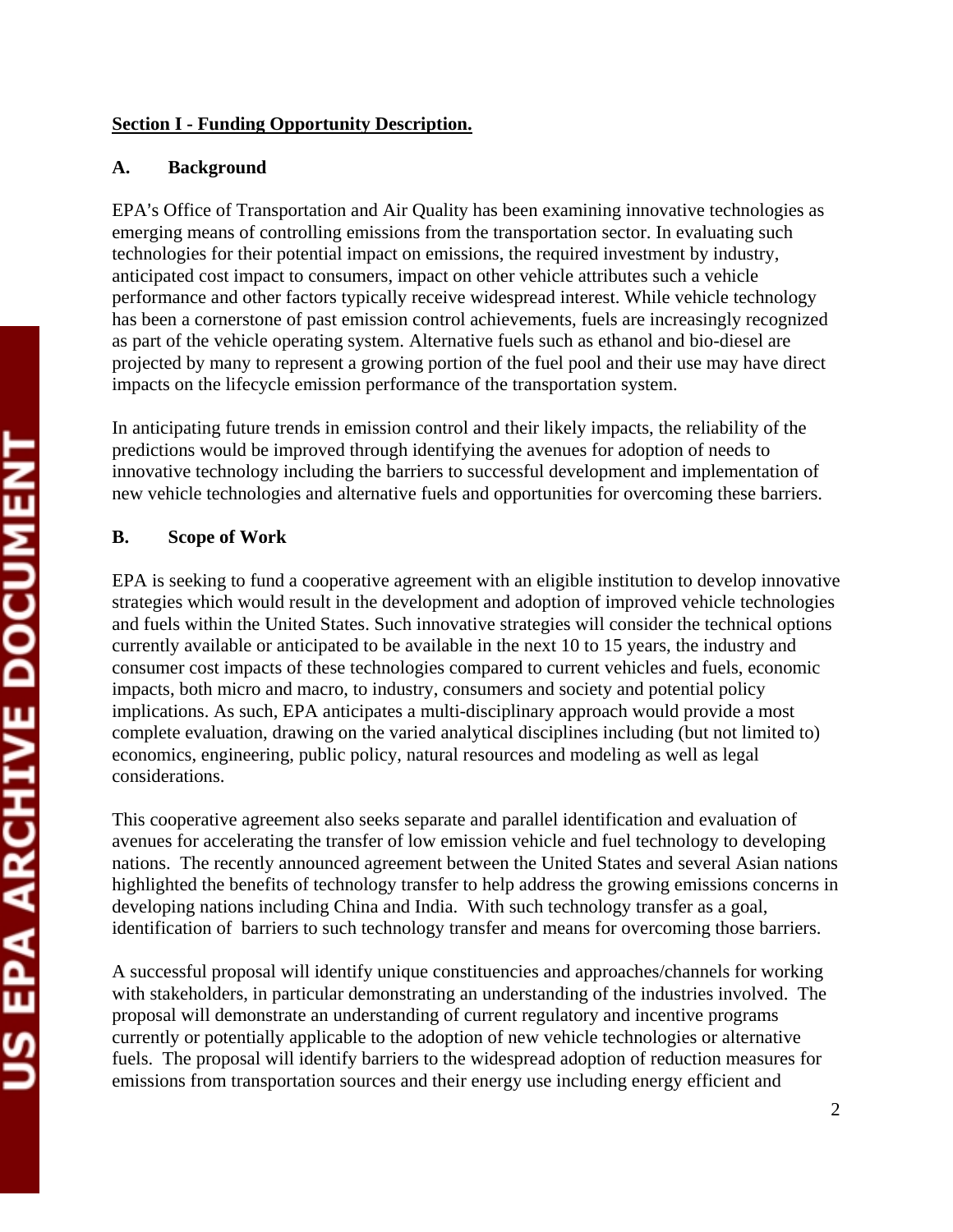renewable energy technologies/best practices, an approach for further understanding these barriers and means for overcoming them and a proposed methodology fore developing and delineating strategies for overcoming the barriers identified.

It is anticipated that the successful applicant may wish to convene meetings with outside experts from academia, industry, government and public interest groups for the purpose of soliciting information and recommendations.

Finally, it is anticipated that this cooperative agreement will stimulate interest and span further investigation into the science and policy of environmental protection. By providing investigation, analysis and development opportunities for talented staff and, and in the case of academic institutions, faculty and students, this cooperative agreement should not only advance the knowledge of the impact of transportation on environment, identify new opportunities for lessening this impact and, in general, enhance the opportunities for reducing air pollution from the transportation sector, but also identify important areas for further investigation not pursued within this cooperative agreement.

## **C. EPA Strategic Plan Linkage and Anticipated Outcomes/Outputs**

1**. Linkage to EPA Strategic Plan**. This project supports progress towards EPA Strategic Plan Goal 1 (Clean Air and Global Climate Change), Objective 1.1 (Healthier Outdoor Air), Sub-Objective 1.1.1 (More People Breathing Cleaner Air). This project supports EPA efforts to promote clean air through improvements in vehicles and fuels used in mobile sources.

2. **Outcomes**. The outcome of this project will be that advanced vehicle technologies and low polluting fuels will come into widespread use more quickly than under a business as usual case, thereby enhancing emission performance.

3. **Outputs.** The output of this project will be a detailed plan for assuring early and aggressive deployment of low emission vehicle technology and low emission fuels. The plan will have two separate parts, one focusing on deployment in the United States and another for the transfer of US vehicle and fuel technology to other nations which will particularly benefit from that technology transfer.

## **D. Supplementary Information.**

The statutory authority for this action is Clean Air Act, Section 103(b)(3) which authorizes the award of grants for research, investigations, experiments, demonstrations, surveys, and studies related to the causes, effect, extent, prevention and control of air pollution. In this case, the results of these studies will enhance the understanding of barriers to the development and implementation of improved vehicle and fuel technologies and provide solutions for overcoming these barriers. Such actions will serve to reduce the impact of transportation on air pollution.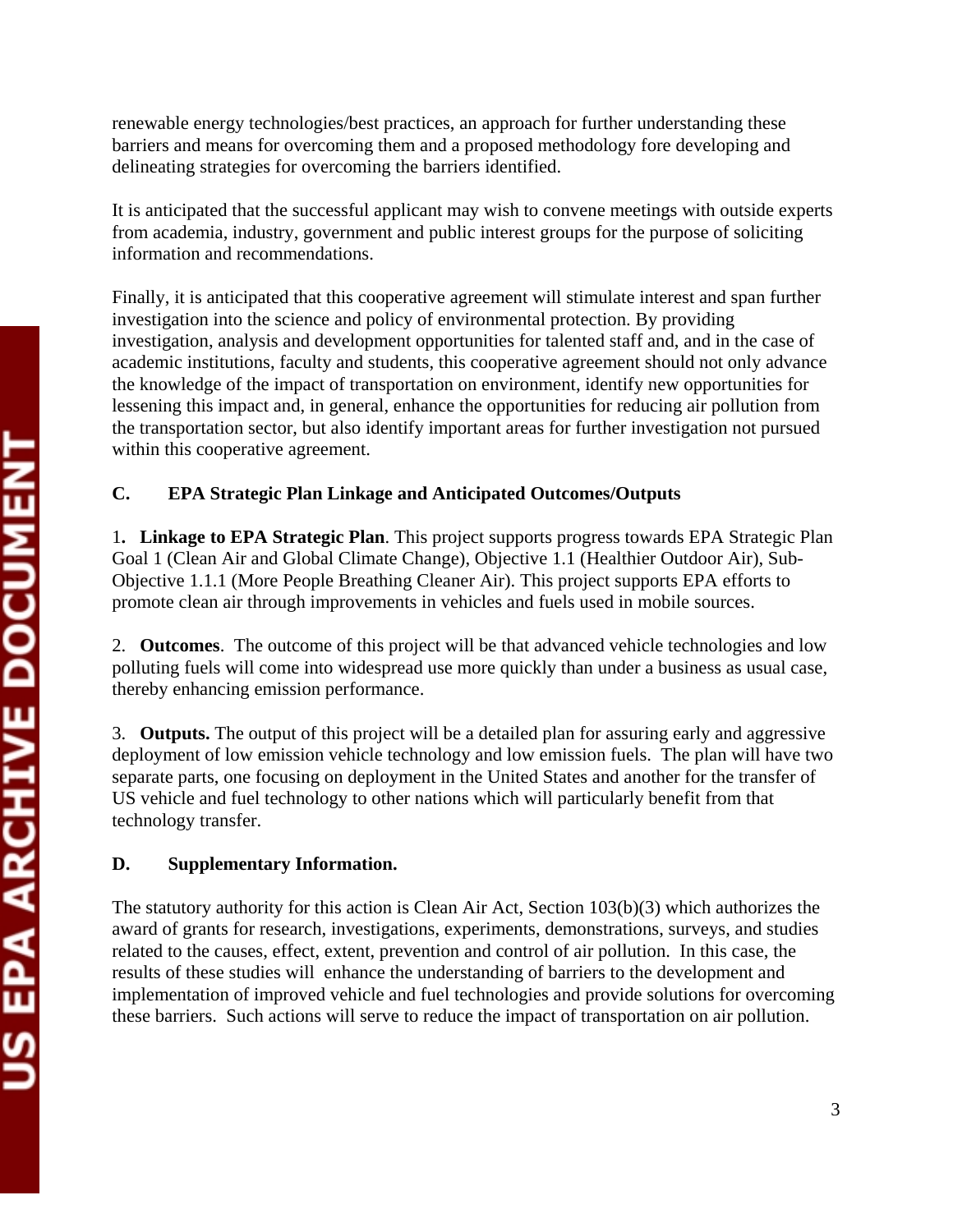## **Section II - Award Information.**

## **A. What is the amount of funding available?**

The total estimated funding under this announcement is approximately \$1 million. Project will be funded in one year increments of approximately \$350,000 over a three year period. Maximum annual funding is \$500,000.

## **B. How many agreements will EPA award in this competition?**

EPA anticipates awarding one cooperative agreement from this announcement.

Cooperative agreements permit substantial involvement between the EPA Project Officer and the selected applicants in the performance of the work supported. Although EPA will negotiate precise terms and conditions relating to substantial involvement as part of the award process, the anticipated substantial Federal involvement for this project will be:

- 1. close monitoring of the successful applicant's performance to verify the results proposed by the applicant;
- 2. collaboration during the performance of the scope of work;
- 3. in accordance with 40 CFR 31.36(g), review of proposed procurements;
- 4. approving qualifications of key personnel (EPA will not select employees or contractors employed by the award recipient;
- 5. review and comment on reports prepared under the cooperative agreement;

# **C. What is the project period for awards resulting from this solicitation?**

The estimated project period for awards resulting from this solicitation is February 2006 through January 2009. All projects must be completed within the negotiated project performance period of 36 months.

# **D. Can funding be used to acquire services or fund partnerships?**

Funding may be used to acquire services or fund partnerships, provided the recipient follows procurement and subaward or subgrant procedures contained in 40 CFR Parts 30 or 31, as applicable. Successful applicants must compete contracts for services and products and conduct cost and price analyses to the extent required by these regulations. The regulations also contain limitations on consultant compensation. Applicants are not required to identify contracts or consultants in their proposal. Moreover, the fact that a successful applicant has named a specific contractor or consultant in the proposal EPA approves does not relieve it of its obligations to comply with competitive procurement requirements.

Subgrants or subawards may be used to fund partnerships with non-profit organizations and governmental entities. Successful applicants cannot use subgrants or subawards to avoid requirements in EPA grant regulations for competitive procurement by using these instruments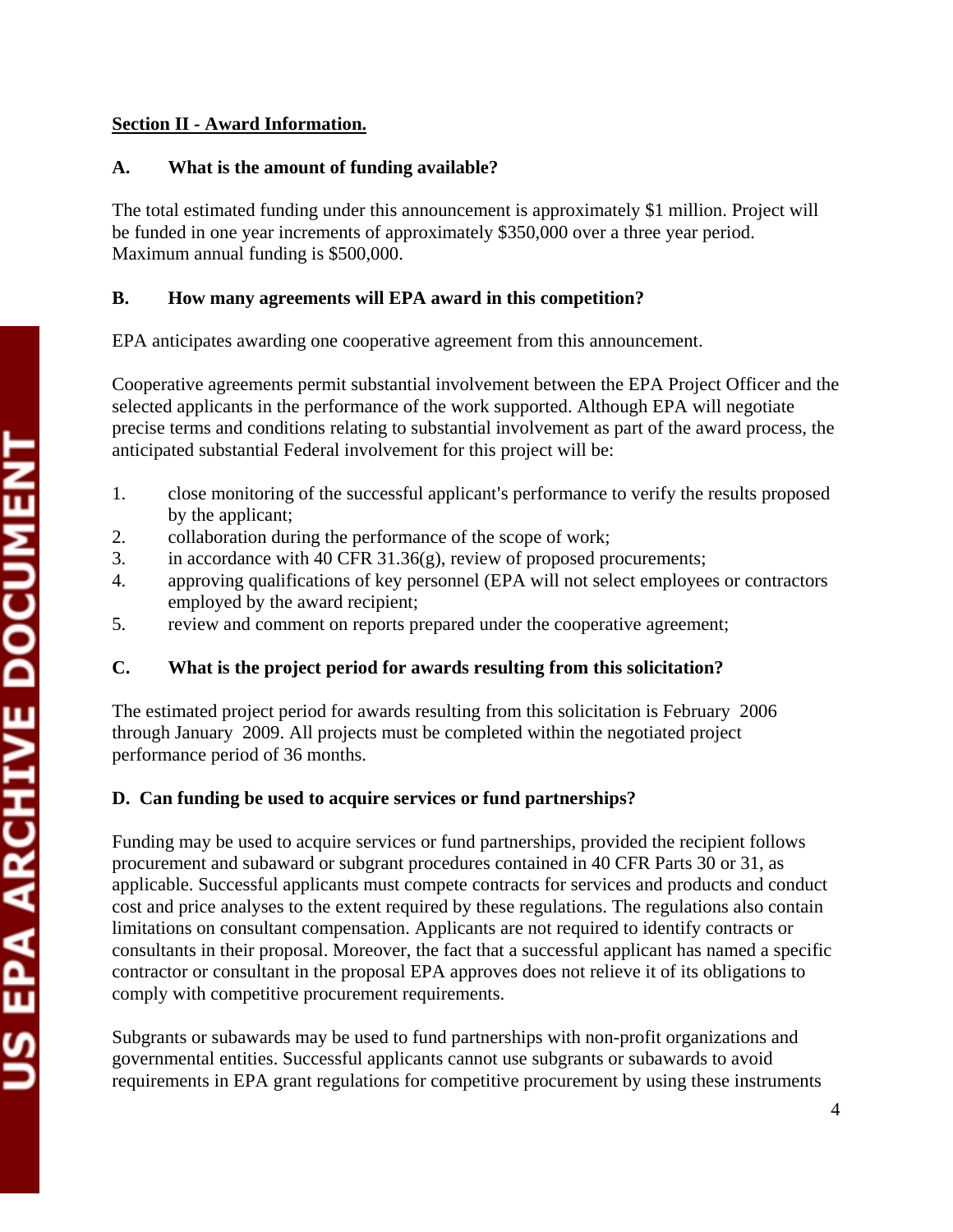to acquire commercial services or products to carry out its cooperative agreement. For profit organizations are not eligible subgrant recipients under this announcement. The nature of the transaction between the recipient and the subgrantee must be consistent with the standards for distinguishing between vendor transactions and subrecipient assistance under Subpart B Section .210 of OMB Circular A-133, and the definitions of "subaward" at 40 CFR 30.2(ff) or "subgrant" at 40 CFR 31.3, as applicable. EPA will not be a party to these transactions.

## **E. Can projects be partially funded?**

EPA reserves the right to partially fund proposals/applications by funding discrete activities, portions, or phases of the proposed project. If EPA decides to partially fund the proposal/application, it will do so in a manner that does not prejudice any applicants or affect the basis upon which the proposal/application, or portion thereof, was evaluated and selected for award, and that maintains the integrity of the competition and the evaluation/selection process.

# **Section III - Eligibility Information.**

## **A. Eligible Entities.**

Proposals will be accepted from States, territories, Indian Tribes, and possessions of the U.S., including the District of Columbia; international organizations; public and private universities and colleges; hospitals; laboratories; and other public or private nonprofit institutions.

Non-profit organization, as defined by OMB Circular A-122, means any corporation, trust, association, cooperative, or other organization which: (1) is operated primarily for scientific, educational, service, charitable, or similar purposes in the public interest; (2) is not organized primarily for profit; and (3) uses its net proceeds to maintain, improve, and/or expand its operations. For this purpose, the term "non-profit organization" excludes (i) colleges and universities; (ii) hospitals; (iii) state, local and federally-recognized Indian tribal governments; and (iv) those non-profit organizations which are excluded from coverage of this Circular in accordance with paragraph 5 of the Circular.

Non-profit organizations described in Section 501(c) (4) of the Internal Revenue Code that engage in lobbying activities as defined in Section 3 of the Lobbying Disclosure Act of 1995 are not eligible to apply.

Applications that do not substantially comply with the application submission instructions and requirements set forth in Section IV of this announcement will be rejected. In addition, where a page limit is expressed in Section IV with respect to parts of the application, pages in excess of the page limitation will not be reviewed. Applications and initial proposals must be received by the EPA on or before the solicitation closing date published in Section IV of this announcement. Applications received after the published closing date will be returned to the sender without further consideration. Also, applications exceeding the funding limits described herein will be returned without review.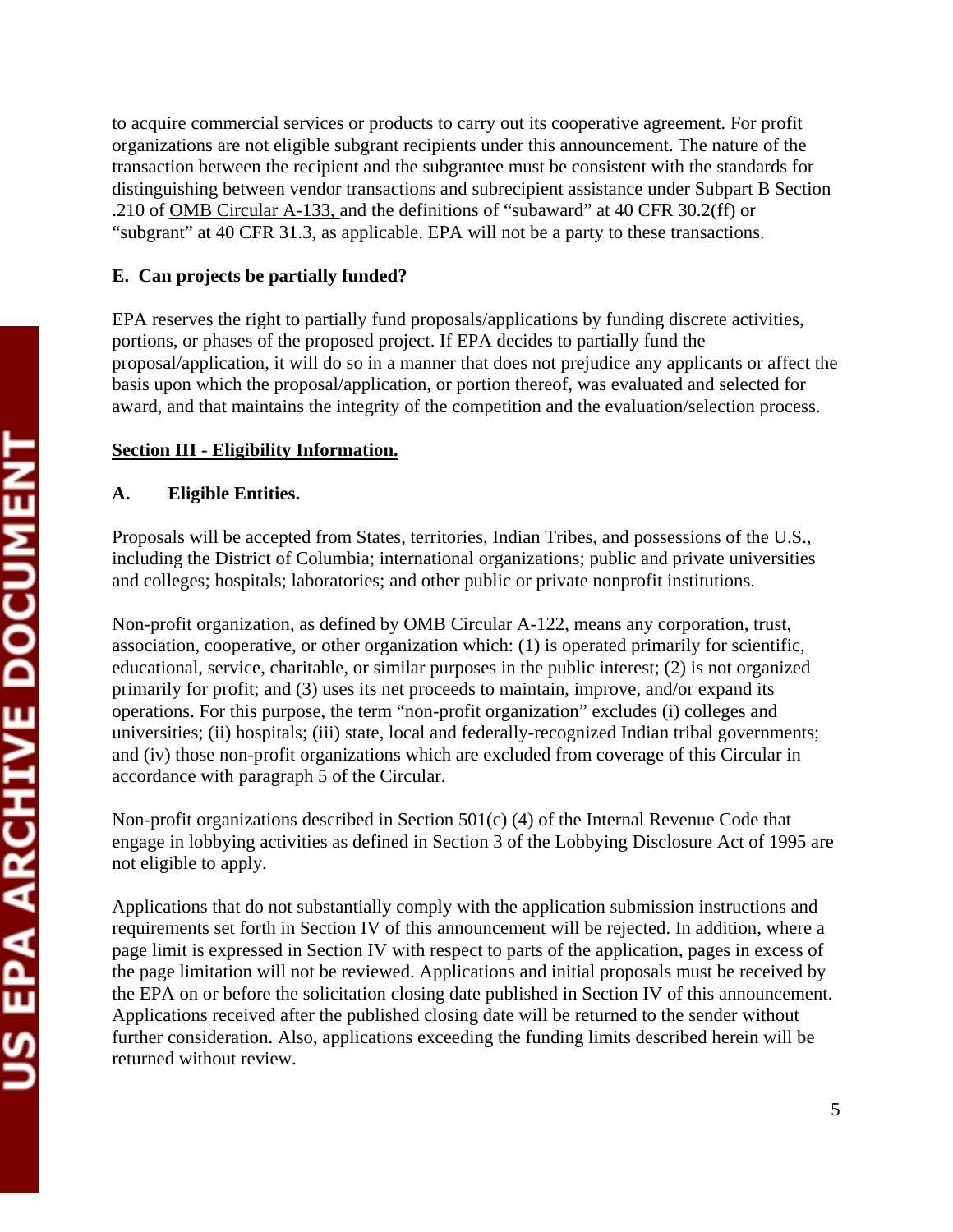## **B. Are matching funds required?**

No, cost-sharing or matching is not required as a condition of eligibility.

## **Section IV - Application and Submission Information.**

## **A. How to Obtain Application Package**

Applicants may apply by sending a hardcopy submission to EPA or by applying electronically thru grants.gov as explained below in section D. Applicants must submit the information required below with their application package. Applicants may download individual grant application forms, or electronically request a paper application package and an accompanying computer CD of information related to applicants/grant recipients roles and responsibilities from EPA's Grants and Debarment Web site at: (http://www.epa.gov/ogd/grants/how to apply.htm). Note that only the applicant selected for award will be asked to submit a full application package.

## **B. Content and Form of Application Submission.**

All submissions must contain a completed SF-424 Application for Federal Assistance, and a narrative proposal. The narrative proposal should conform to the outline specified below and include the following information:

- 1. The narrative proposal should conform to the following outline:
- a. Cover Letter: Describe your organization's qualifications for the project; must be signed by an official with the authority to commit your organization to the project; and written on your organization's official letterhead.
- b. Summary Information Page:
	- 1. Project Title.
	- 2. Applicant Information. Include applicant (organization) name, address, contact person, phone number, fax and e-mail address.
	- 3. Funding Requested. Specify the amount you are requesting from EPA.
- c. Project Description: The project description must provide a concise overview of how the applicant will implement and conduct its operation and include a Project Work Plan (including a description of all tasks, dates of completion, products and deliverables, and proposed budget).

 The narrative proposal must discuss how the proposal addresses each of the selection criteria in Section V and include: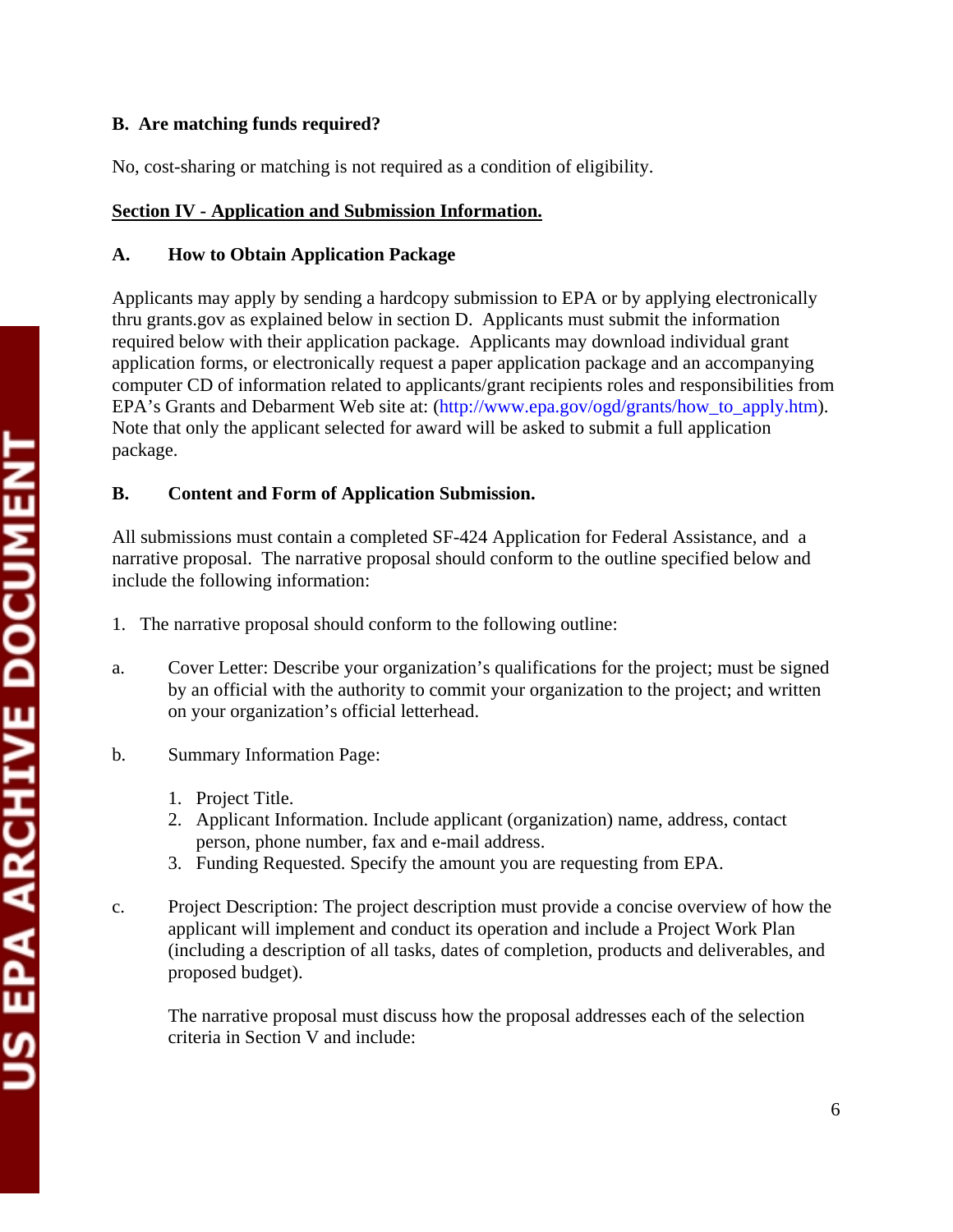- 1. A detailed project summary, describing specific actions and methods to be undertaken and the responsible institutions, including estimated time line for each task;
- 2. The associated work products to be developed (e.g. partnership agreements, if any);
- 3. An explanation of project benefits to the public;
- 4. An explanation of how project outcomes (e.g., fuel economy and emissions benefits) will be designed for reinvestment;
- 5. A detailed explanation of how project success will be evaluated; *(Refer to Section V(A), Evaluation Criteria, "Performance Measurement.")*
- 6. A description of the roles of the applicant and partners, if any; and
- 7. Biographical information on key personnel identified.
- d. Detailed Itemized Budget: The proposal must include a detailed budget which clearly explains how funds will be used for the following categories:
	- 1. Personnel
	- 2. Fringe Benefits
	- 3. Contractual Costs
	- 4. Travel
	- 5. Equipment
	- 6. Supplies
	- 7. Other (including intern stipends)
	- 8. Total Indirect Costs (must include documentation of accepted indirect rate)
	- 9. Total Cost

If not self-evident, entries under each category must be explained in the budget itself or in the project description. Costs proposed in the budget should be linked directly to the proposal.

e. Key Personnel: The applicant should submit an appendix with the resumes of up to three (3) key personnel who will be significantly involved in the project.

Applicants are strongly advised to avoid submission of non-essential materials unrelated to the proposal's requirements. All application materials must be completed in English.

In evaluating applicants under the programmatic capability criteria in V, EPA will consider information provided by the applicant and may consider information from others sources including Agency files.

#### **C. Submission Dates and Times/Other Information**

1. The deadline for submission of all completed application packages is December 14, 2005, 5:00 p.m. EDT. Applications received after the deadline will not be considered for funding.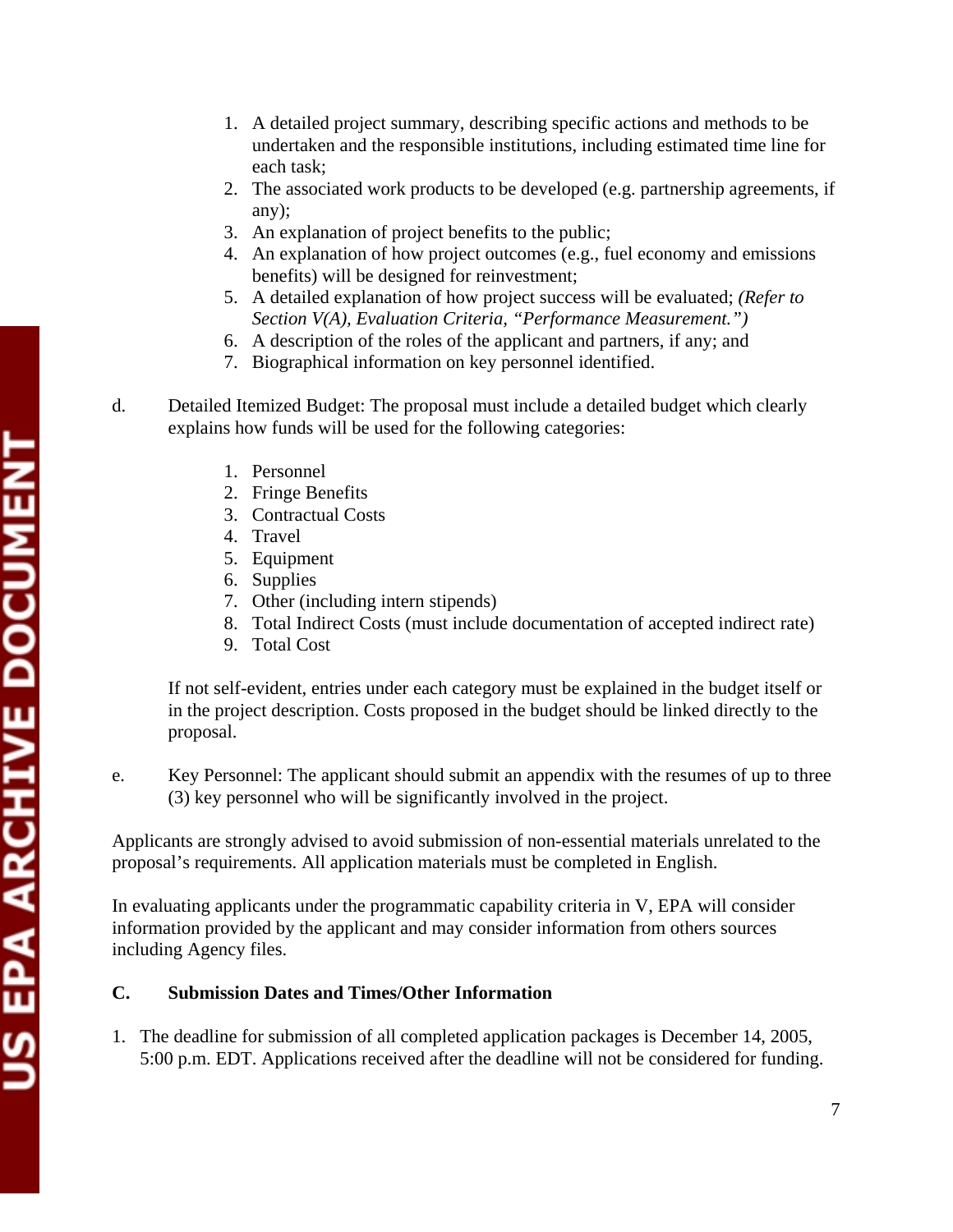- 2. **Confidential Business Information.** In accordance with 40 CFR 2.203, applicants may claim all or a portion of their application/proposal as confidential business information. EPA will evaluate confidentiality claims in accordance with 40 CFR Part 2. Applicants must clearly mark applications/proposals or portions of applications/proposals they claim as confidential. If no claim of confidentiality is made, EPA is not required to make the inquiry to the applicant otherwise required by 40 CFR 2.204(c)(2) prior to disclosure.
- 3. Because of the unique situation involving U.S. mail screening. EPA highly recommends that applicants use an express mail option to submit their applications. Please provide original proposal and four (4) copies – no binders or spiral binding – plus one signed and completed application should be addressed to:

Express Delivery Address (FedEx, UPS, DHL, etc.) or U.S. Postal Service USEPA National Vehicle and Fuel Emissions Laboratory Attention: Robert Larson Transportation and Climate Division 2000 Traverwood Drive Ann Arbor, MI 48105

4. All applicants are required to provide a Dun and Bradstreet (D&B) Data Universal Numbering System (DUNS) number when applying for a Federal grant or cooperative agreement. Applicants can receive a DUNS number, at no cost, by calling the dedicated tollfree DUNS Number request line at 1-866-705-5711, or by visiting the D&B Web site at: (http://www/dnb.com).

# **D. Instructions for Electronic Filing Using grants.gov**

**1.** The electronic submission of your application must be made by an official representative of your institution who is registered with Grants.gov and is authorized to sign applications for Federal assistance. For more information, go to http://www.grants.gov and click on "Get Started," and then "Authorized Organization Representative (AOR)." *Note that the registration process may take a week or longer to complete.* If your organization is not currently registered with Grants.gov, please encourage your office to designate an AOR and ask that individual to begin the registration process as soon as possible.

To begin the application process for this grant program, go to http://www.grants.gov and click on "Apply for Grants" tab at the top of the page. Then click on "Apply Step 1: Download a Grant Application Package and Application Instructions" to download the PureEdge viewer and obtain the application package (https://apply.grants.gov/forms\_apps\_idx.html). To download the PureEdge viewer click on the "PureEdge Viewer" link. Once you have downloaded the viewer, you may retrieve the application package by entering the Funding Opportunity Number, EPA-OAR-DOD-05-19, in the field next to "Funding Opportunity Number," or the CFDA number for the opportunity. You may also be able to access the application package by clicking on the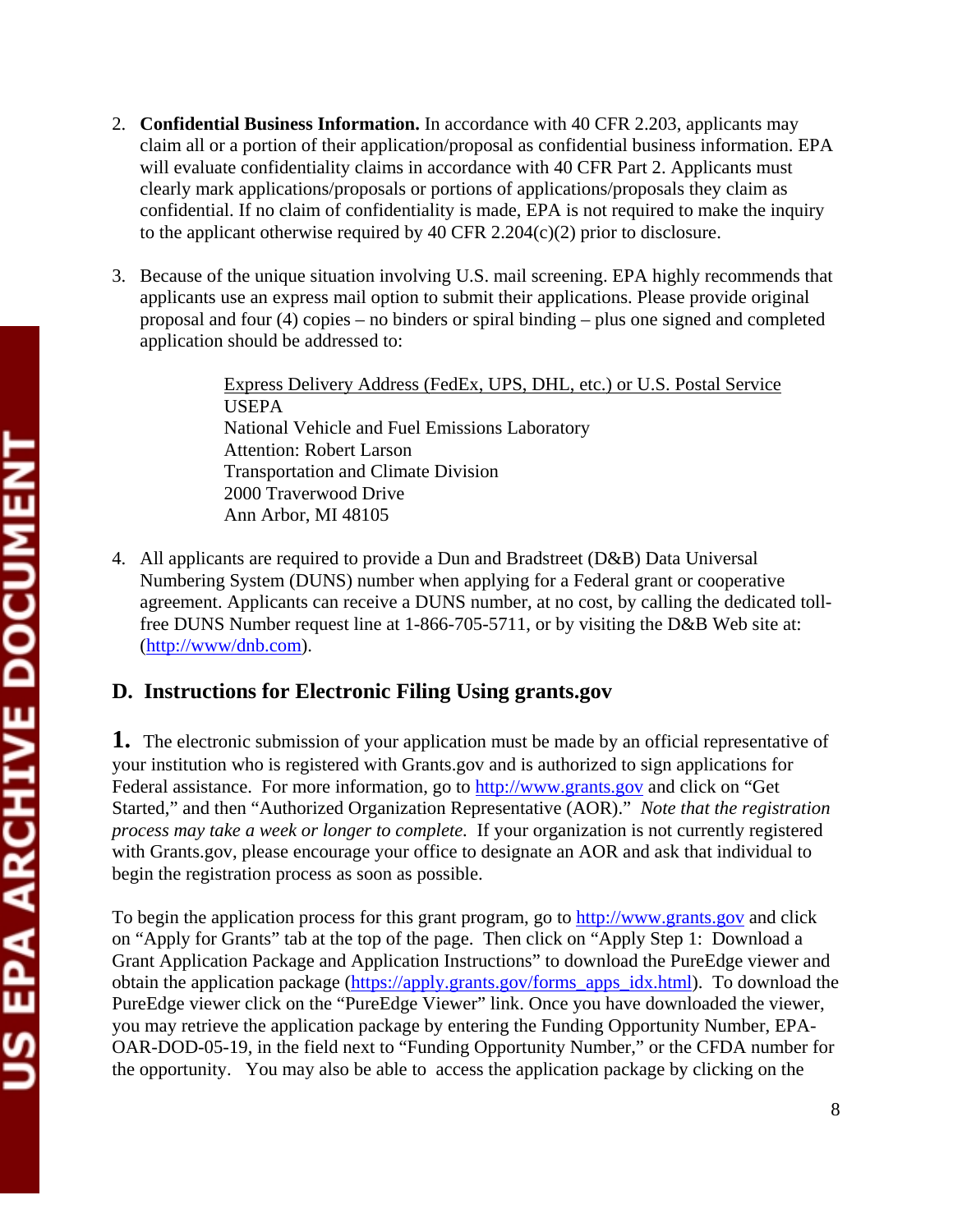button at the bottom right side of the Find synopsis located on Fedgrants.gov that says **Apply for Grant Electronically**.

**2. Application Submission Deadline:** Your organization's AOR must submit your complete application electronically to EPA through Grants.gov (http://www.grants.gov) no later than **5:00 P.M. EST on December 14, 2005.** Applicants can locate this announcement through Grants.go**v (http://www.grants.gov)** 

If applying thru grants.gov, please submit *all* of the application materials described below.

# **3. Application Materials**

## **The following forms and documents are required under this announcement**

- I. Application for Federal Assistance (SF-424)
- II. Narrative Proposal (as described in Section IV.B. above)

This application package must include all of the following materials:

## **I. Standard Form (SF) 424, Application for Federal Assistance**

Complete the form. There are no attachments. Please be sure to include organization fax number and email address in Block 5 of the Standard Form SF 424.

Please note that the organizational Dun and Bradstreet (D&B) Data Universal Number System (DUNS) number must be included on the SF-424. Organizations may obtain DUNS number at no cost by calling the toll-free DUNS number request line at l-866-705-5711.

## **II. Narrative Proposal. The narrative proposal must conform to the following outline as described in Section IV.B above.**

a. **Cover Letter.** Describe your organization's qualifications for the project; must be signed by an official with the authority to commit your organization to the project; and written on your organization's official letterhead.

## b. **Summary Information Page. Must include the following:**

- 1. Project Title.
- 2. Applicant Information. Include applicant (organization) name, address, contact person, phone number, fax and e-mail address.
- 3. Funding Requested. Specify the amount you are requesting from EPA.

c. **Project Description.** The project description must provide a concise overview of how the applicant will implement and conduct its operation and include a Project Work Plan (including a description of all tasks, dates of completion, products and deliverables, and proposed budget).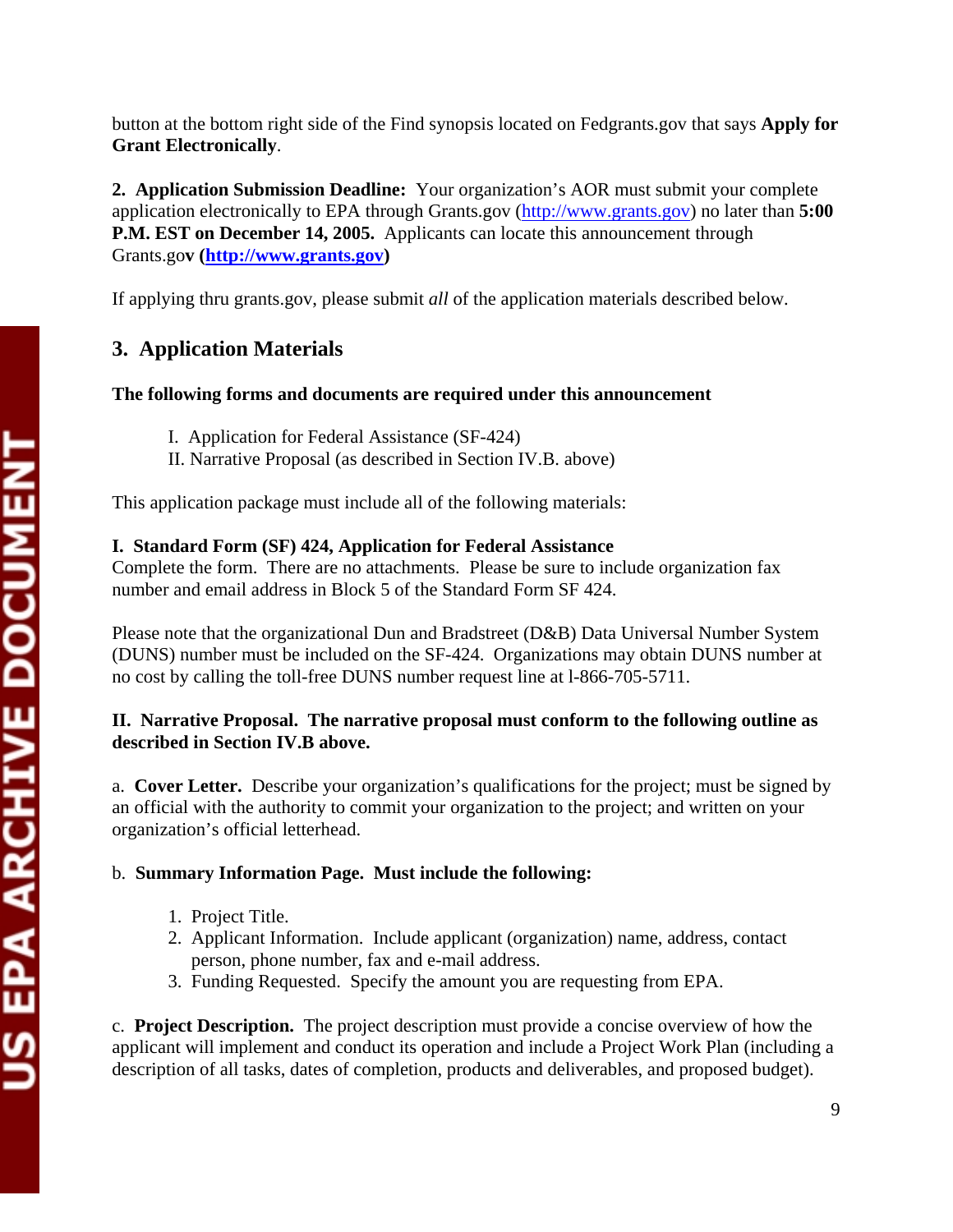d. **Selection Criteria.** The narrative proposal must also discuss how the proposal addresses each of the selection criteria specified in Section V. In addition, the following elements must also be addressed:

- 1. A detailed project summary, describing specific actions and methods to be undertaken and the responsible institutions, including estimated time line for each task;
- 2. The associated work products to be developed (e.g. partnership agreements, if any);
- 3. An explanation of project benefits to the public.
- 4. An explanation of how project outcomes (e.g., fuel economy and emissions benefits) will be designed for reinvestment;
- 5. A detailed explanation of how project success will be evaluated; (Refer to Section V(A), Evaluation Criteria, 'Performance Measurement.")
- 6. A description of the roles of the applicant and partners, if any; and
- 7. Biographical information on key personnel identified.

e. **Detailed Itemized Budget.** The proposal must include a detailed budget which clearly explains how funds will be used for the following categories:

- 1. Personnel
- 2. Fringe Benefits
- 3. Contractual Costs
- 4. Travel
- 5. Equipment
- 6. Supplies
- 7. Other (including intern stipends)
- 8. Total Indirect Costs (must include documentation of accepted indirect rates)
- 9. Total Cost

If not self-evident, entries under each category must be explained in the budget itself or in the project description. Costs proposed in the budget should be linked directly to the proposal.

f**. Key Personnel**.The applicant should submit an appendix with the resumes of up to three (3) key personnel who will be significantly involved in the project.

 Applicants are strongly advised to avoid submission of non-essential materials unrelated to the proposal requirements. All application materials must be completed in English.

In evaluating applicants under the programmatic capability criteria in V, EPA will consider information provided by the applicant and may consider information from other sources including Agency files.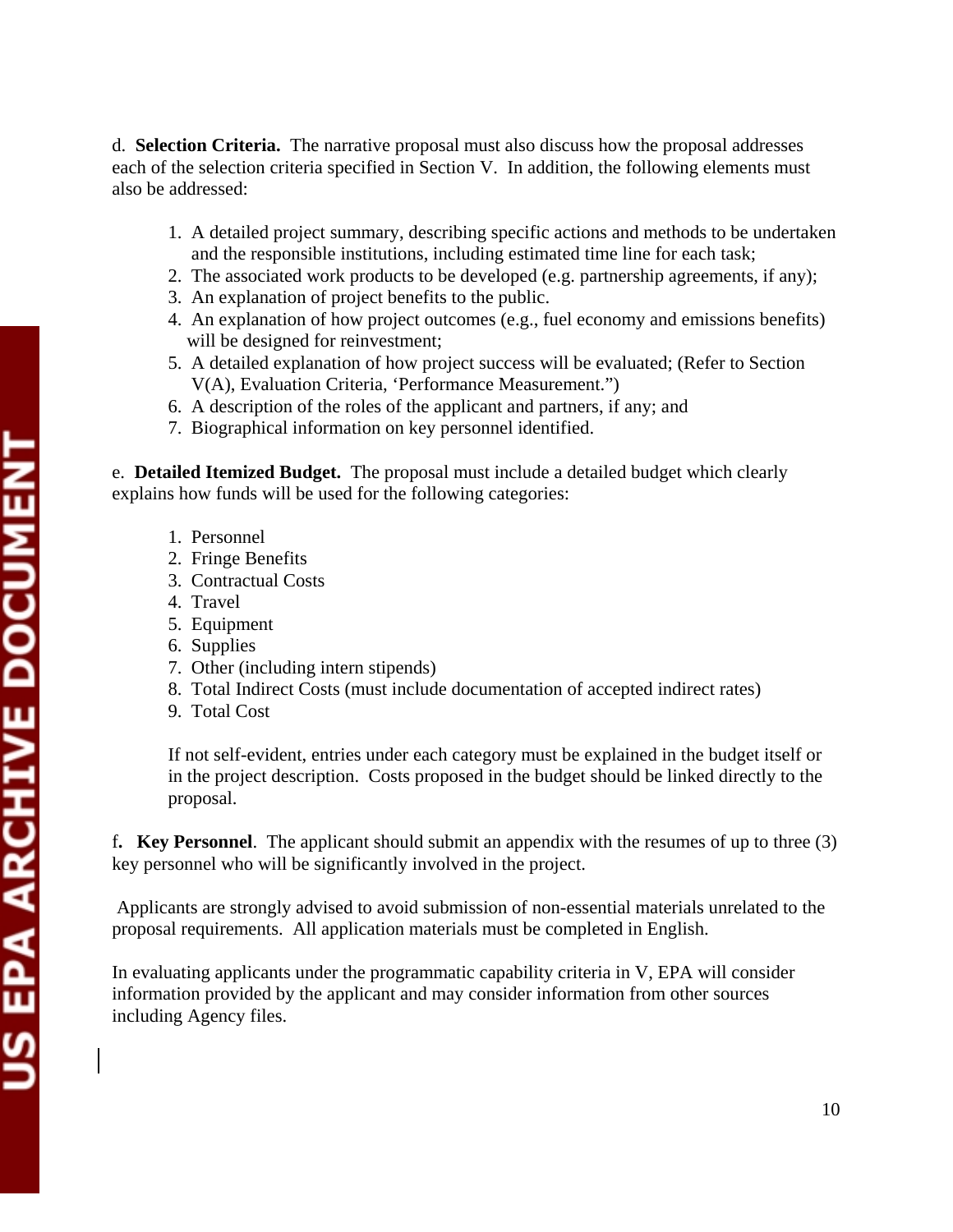# **4. Application Preparation and Submission Instructions**

**Document I** listed under Application Materials above should appear in the "Mandatory" Documents" box on the Grants.gov Grant Application Package page. Click on the appropriate form and then click "Open Form" below the box. The fields that must be completed will be highlighted in yellow. Optional fields and completed fields will be displayed in white. If you enter an invalid response or incomplete information in a field, you will receive an error message. When you have finished filling out each form, click "Save." When you return to the electronic Grant Application Package page, click on the form you just completed, and then click on the box that says, "Move Form to Submission List." This action will move the document over to the box that says, "Mandatory Completed Documents for Submission."

For II, you will need to attach electronic files. Prepare your narrative proposal using the format outlined above in section 2 and save the document to your computer as an MS Word, PDF or WordPerfect file. When you are ready to attach your proposal to the application package, click on "Project Narrative Attachment Form," and open the form. Click "Add Mandatory Project Narrative File," and then attach your proposal (previously saved to your computer) using the browse window that appears. You may then click "View Mandatory Project Narrative File" to view it. Enter a brief descriptive title of your project in the space beside "Mandatory Project Narrative File Filename;" the filename should be no more than 40 characters long. If there other attachments that you would like to submit to accompany your proposal, you may click "Add Optional Project Narrative File" and proceed as before. When you have finished attaching the necessary documents, click "Close Form." When you return to the "Grant Application Package" page, select the "Project Narrative Attachment Form" and click "Move Form to Submission List." The form should now appear in the box that says, "Mandatory Completed Documents for Submission."

Once you have finished filling out all of the forms/attachments and they appear in one of the "Completed Documents for Submission" boxes, click the "Save" button that appears at the top of the Web page. It is suggested that you save the document a second time, using a different name, since this will make it easier to submit an amended package later if necessary. Please use the following format when saving your file: "Applicant Name –  $FY06 -$  Assoc Prog Supp – 1<sup>st</sup> Submission" or "Applicant Name – FY 06 Assoc Prog Supp – Back-up Submission." If it becomes necessary to submit an amended package at a later date, then the name of the  $2<sup>nd</sup>$ submission should be changed to "Applicant Name – FY06 Assoc Prog Supp –  $2<sup>nd</sup>$  Submission."

Once your application package has been completed and saved, send it to your AOR for submission to U.S. EPA through Grants.gov. Please advise your AOR to close all other software programs before attempting to submit the application package through Grants.gov.

In the "Application Filing Name" box, your AOR should enter your organization's name (abbreviate where possible), the fiscal year (e.g., FY06), and the grant category (e.g., Assoc Prog Supp). The filing name should not exceed 40 characters. From the "Grant Application Package" page, your AOR may submit the application package by clicking the "Submit" button that appears at the top of the page. The AOR will then be asked to verify the agency and funding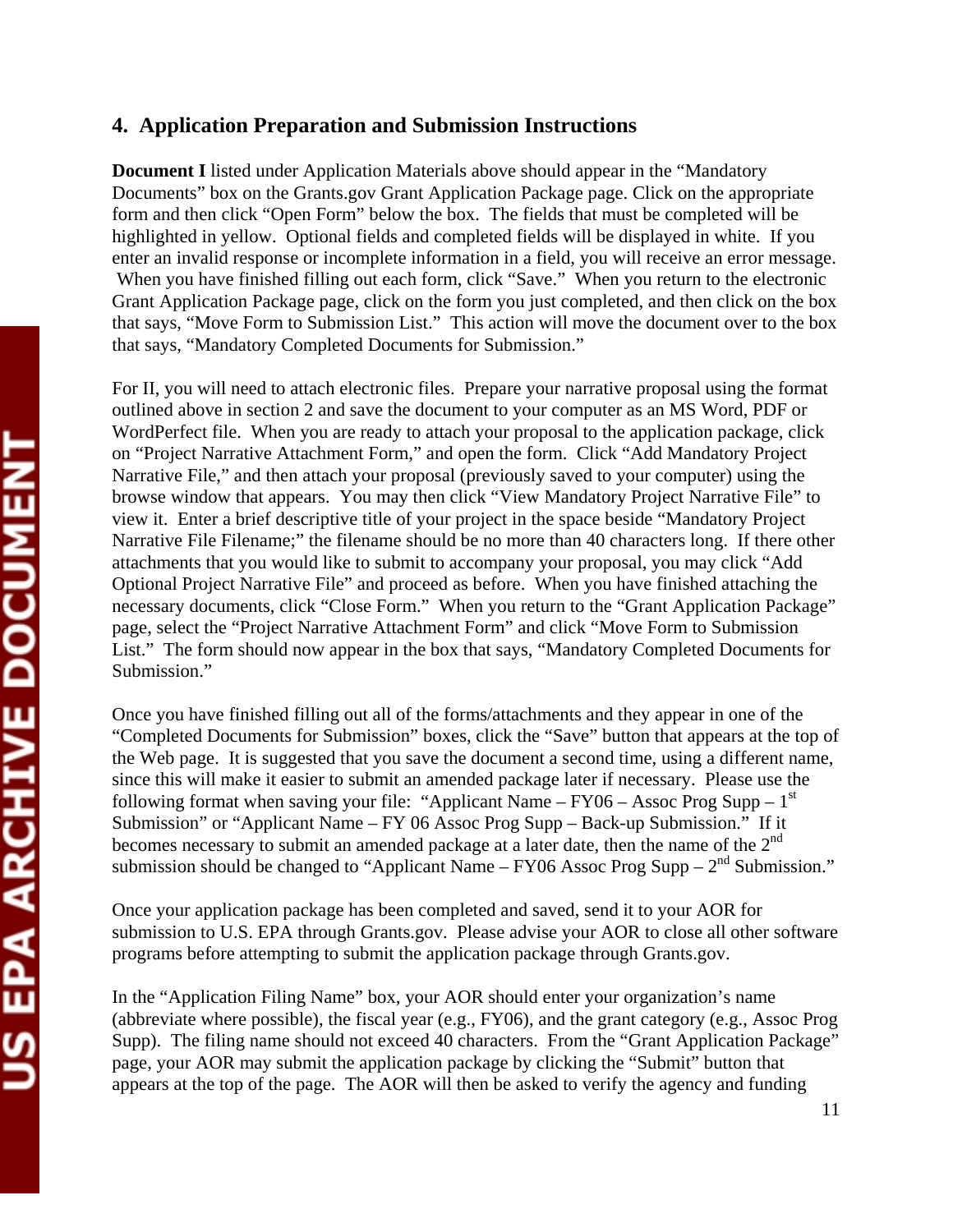opportunity number for which the application package is being submitted. If problems are encountered during the submission process, the AOR should reboot his/her computer before trying to submit the application package again. [It may be necessary to turn off the computer (not just restart it) before attempting to submit the package again.] If the AOR continues to experience submission problems, he/she may contact Grants.gov for assistance by phone at 1- 800-518-4726 or email at support@grants.gov.

If you have not received a confirmation of receipt from EPA (*not from* support@grant.gov) within 30 days of the application deadline, please contact Robert Larson, at larson.robert@epa.gov Failure to do so may result in your application not being reviewed.

## **Section V - Application Review Information.**

## **A. Evaluation Criteria.**

Each eligible application will be evaluated according to the criteria set forth below. Each application will be rated under a points system, with a total of 100 points possible.

# **B. Evaluation Factors (Total - 100 points)**

**Project description**. Extent to which the proposal describes a logical investigative path toward identifying and evaluating innovative strategies for the adoption of cost effective vehicle and fuel technologies within the United States; proposal identifies the types of barriers that will be investigated, how these barriers will be ranked for critical impact, and the process for identifying and evaluating options to overcoming these barriers; proposal effectively describes how key stakeholder interests will be evaluated and reflected in any deliverables. (30 points)

Extent to which the proposal describes a logical investigative path toward identifying and evaluating innovative strategies for the transfer of cost effective vehicle and fuel technologies to developing countries; proposal identifies types of barriers that will be investigated, how these barriers will be ranked for critical impact, and the process for identifying and evaluating options to overcoming these barriers; proposal effectively describes how key stakeholders interests will be evaluated and reflected in any deliverables. (10 points)

**EPA Strategic Plan Linkage and Anticipated outcomes/Outputs:** Effectiveness of applicant's plan for tracking and measuring progress toward achieving expected outputs and outcomes identified in Section 1 of this announcement. (10 points)

**Programmatic Capability:** Under this factor, EPA will evaluate applicants based on the applicants: (i) past performance in successfully completing federally and/or non-federally funded projects similar in size, scope, and relevance to the proposed project, (ii) history of meeting reporting requirements on prior or current assistance agreements with federal and/or non-federal organizations and submitting acceptable final technical reports, (iii) organizational experience and plan for timely and successfully achieving the objectives of the project, (iv) staff expertise/qualifications, staff knowledge, and resources or the ability to obtain them, to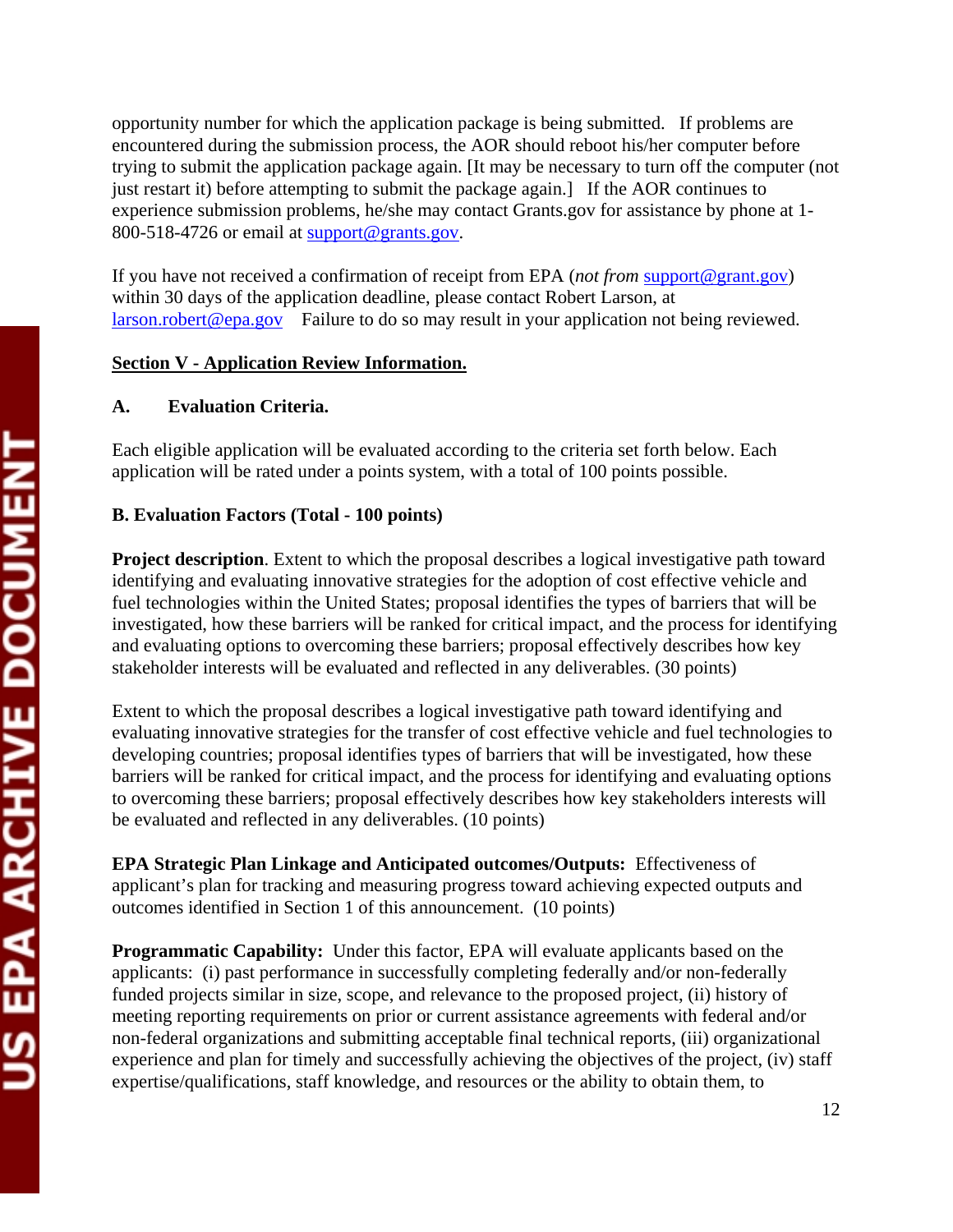successfully achieve the goals of the project and (v) established record of involving staff and, in the case of academic institutions, faculty and students in a collaborative study project. (25 points). Note: Applicants who have no past performance or reporting history (items i and ii above) will receive a neutral score for those elements of programmatic capability.

**Resources**. Extent to which the applicant's proposed budget is clearly stated, detailed, and appropriate to achieve the project's objectives and demonstrates a cost effective utilization of resources. (10 points)

**Past experience**. Proposal demonstrates the applicant's organizational experience in assessing industry impacts on changes in technology and the ability to develop innovative solutions to complex issues involving multiple stakeholders and perspectives. (15 points)

## **C. Other Factors.**

None.

# **D. Review and Selection Process.**

Each application will be evaluated by an EPA staff team chosen for their experience with a full range of transportation air quality matters. The Evaluation Team will base its evaluations solely on the selection criteria disclosed in this notice (See Section V(A), Evaluation Criteria). Once the Evaluation Team has completed evaluations, the Team will forward its recommendations to the Agency Approving Official for final decision. Once final decisions have been made, a funding recommendation will be developed and forwarded to the EPA Award Official(s).

The Office of Transportation and Air Quality expects to complete the Evaluation/Selection process and make recommendations to EPA's grants office January, 2006. All applicants will be notified within 15 days of final selections, regarding their application's status.

## **Section VI - Award Administration Information.**

## **A. Award Notices.**

Following final selections, all applicants will be notified regarding their application's status.

- 1. EPA anticipates notification to successful applicant(s) will be made via telephone, electronic or postal mail by January, 2006. This notification, which advises that the applicant's proposal has been selected and is being recommended for award, is not an authorization to begin performance. The award notice signed by the EPA grants officer is the authorizing document and will be provided through postal mail. At a minimum, this process can take up to 90 days from the date of selection.
- 2. EPA anticipates notification to unsuccessful applicant(s) will be made via electronic or postal mail within 15 days after final selection of successful applicants. In either event,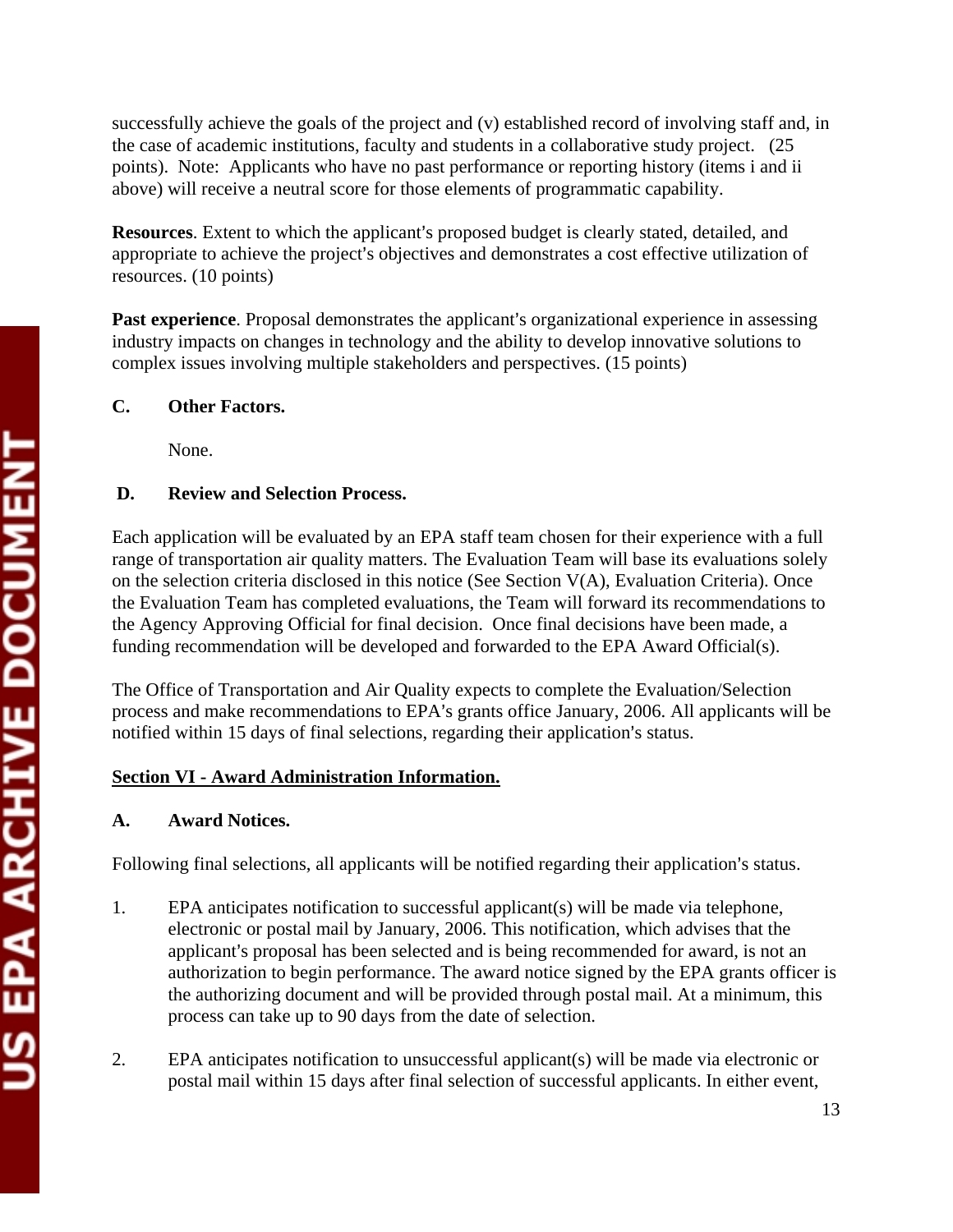the notification will be sent to the signer of the application.

- 3. EPA will notify applicants ho are not eligible within 15 days of EPA's decision on application eligibility.
- 4. EPA reserves the right to make no awards under this announcement

## **B. Administrative and National Policy Requirements.**

.

- 1. A listing and description of general EPA Regulations applicable to the award of assistance agreements may be viewed at: http://www.epa.gov/ogd/AppKit/applicable\_epa\_regulations\_and\_description.htm
- 2. Executive Order 12372, Intergovernmental Review of Federal Programs may be applicable to awards, resulting from this announcement. Applicants selected for funding may be required to provide a copy of their proposal to their State Point of Contact (SPOC) for review, pursuant to Executive Order 12372, Intergovernmental Review of Federal Programs. This review is not required with the Initial Proposal and not all states require such a review.
- 3. Grants and agreements with institutions of higher education are subject to 40 CFR Parts 30 and 40 and OMB Circular A-122 for non-profits and A-21 for institutions of higher learning.
- 4. Programmatic Terms and conditions will be negotiated with the selected recipient.

# **C. Reporting Requirement.**

The recipient agrees to submit quarterly progress reports to the EPA Project Officer within thirty days after each reporting period. These reports shall cover work status, work progress, difficulties encountered, a statement of activity anticipated during the subsequent reporting period. A discussion of expenditures along with a comparison of the percentage of the project completed to the project schedule and an explanation of significant discrepancies shall be included in the report. The report shall also include any changes of key personnel concerned with the project. The recipient also agrees to submit a detailed final report. The final report should include: a summary of the project, specifications of technologies and fuel used, detailed description of the demonstration fleet, summary of emissions reductions achieved, cost analyses, problems, successes, and lessons learned.

# **D. Disputes.**

Assistance agreement competition-related disputes will be resolved in accordance with the dispute resolution procedures published in 70 FR (Federal Register) 3629, 3630 (January 26,